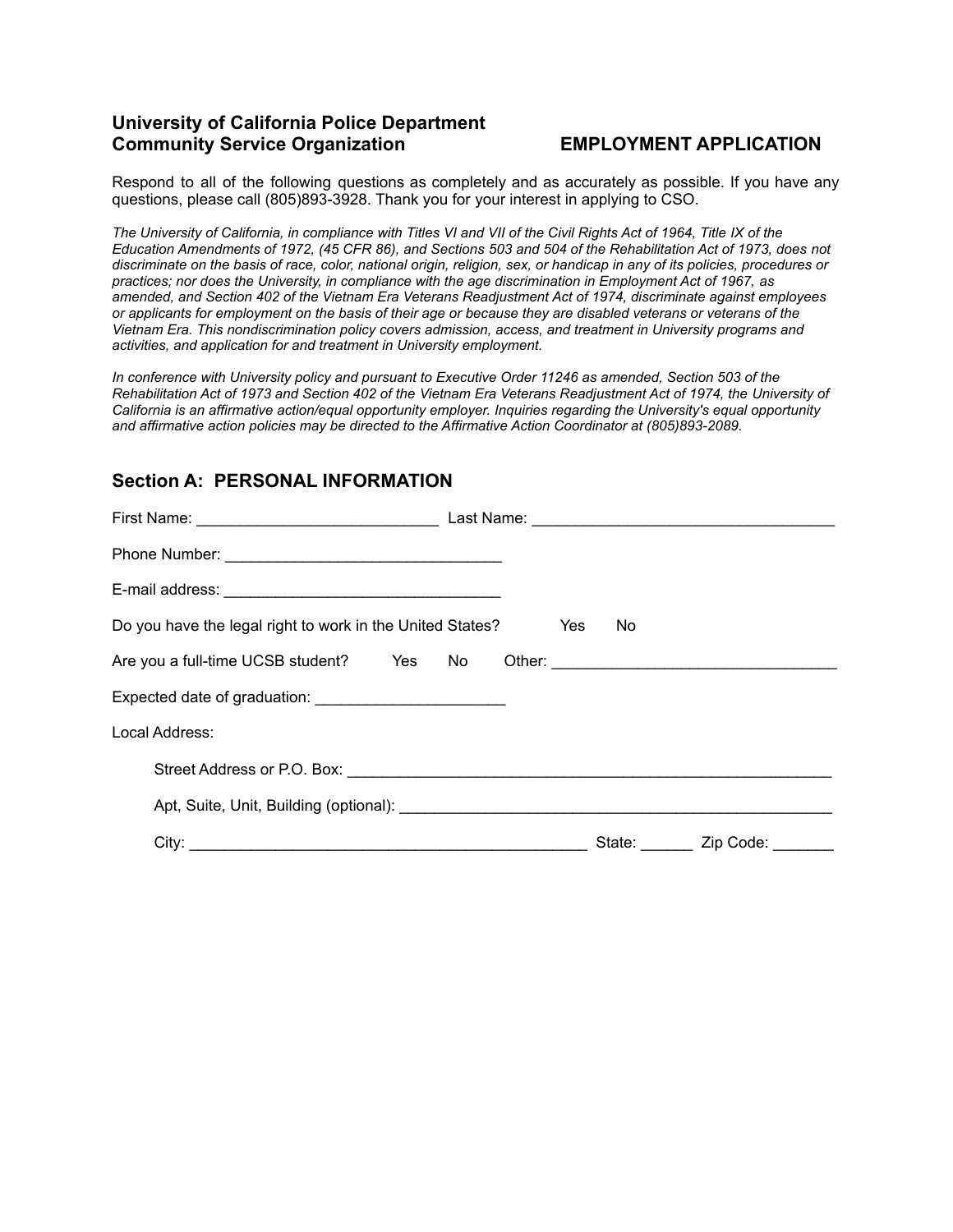### **Section B: WORK HISTORY**

*Please provide us with information regarding your work experiences. You may choose to defer providing more* information until later, but keep in mind that you may be asked for a supervisor's name and contact information later *in the process.*

Do you have prior or current work experience? Yes No

Are you currently employed by the University of California - Santa Barbara? Yes No

If you are currently a UCSB employee, what department do you currently work for?

Please list other work experiences including relevant volunteer work using the format below, starting with your most recent (or current) employment. You may also choose to submit your resume instead.

|                             | Work Experience No.1        |  |  |  |  |
|-----------------------------|-----------------------------|--|--|--|--|
|                             |                             |  |  |  |  |
|                             |                             |  |  |  |  |
|                             |                             |  |  |  |  |
|                             |                             |  |  |  |  |
|                             |                             |  |  |  |  |
| <b>Work Experience No.2</b> |                             |  |  |  |  |
|                             |                             |  |  |  |  |
|                             |                             |  |  |  |  |
|                             |                             |  |  |  |  |
|                             |                             |  |  |  |  |
|                             |                             |  |  |  |  |
|                             | <b>Work Experience No.3</b> |  |  |  |  |
|                             |                             |  |  |  |  |
|                             |                             |  |  |  |  |
|                             |                             |  |  |  |  |
|                             |                             |  |  |  |  |
|                             |                             |  |  |  |  |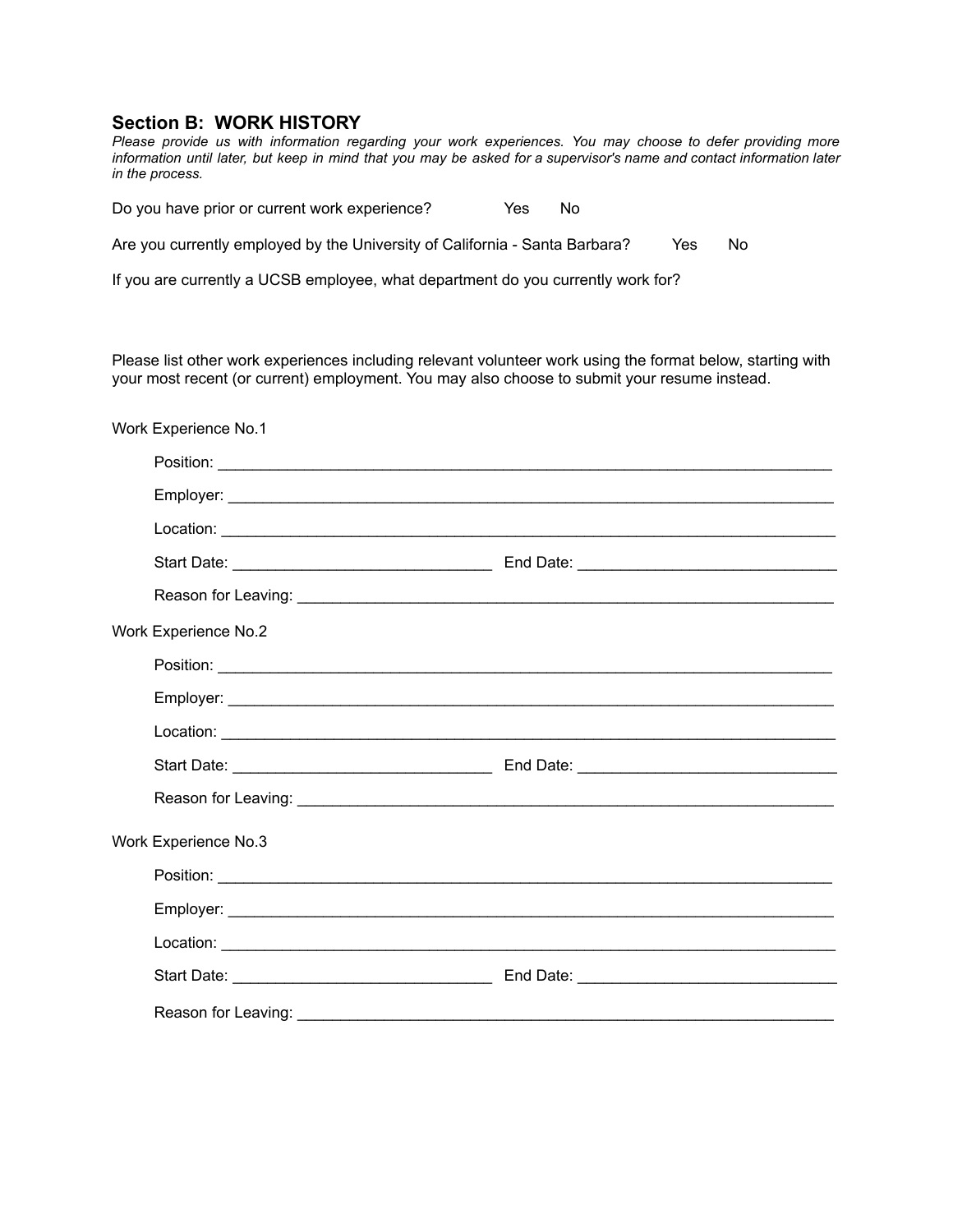# **Section C: REFERENCES**

Please list two NON-RELATIVES, NON-EMPLOYERS who have known you for at least three years using the format below...

| Reference No.1 |  |
|----------------|--|
|                |  |
|                |  |
|                |  |
|                |  |
| Reference No.2 |  |
|                |  |
|                |  |
|                |  |
|                |  |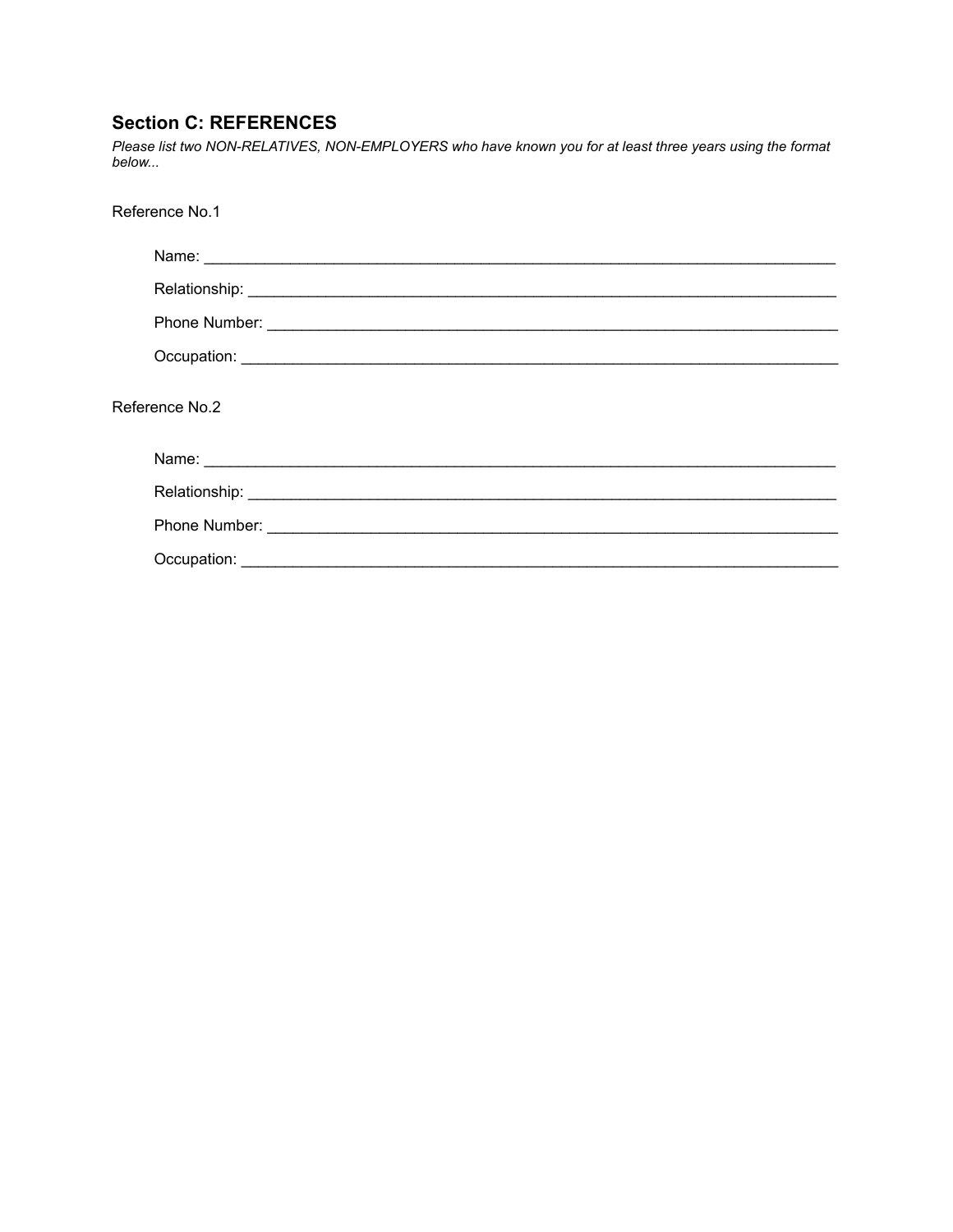# **Section D: BACKGROUND**

*Indicate below the schools you have attended beginning with high school. Include graduate and extension work.*

| School No.1<br><b>BEGIN</b> with high school |                                                                                     |
|----------------------------------------------|-------------------------------------------------------------------------------------|
|                                              |                                                                                     |
|                                              |                                                                                     |
|                                              |                                                                                     |
| School No.2                                  |                                                                                     |
|                                              |                                                                                     |
|                                              |                                                                                     |
|                                              |                                                                                     |
| School No.3                                  |                                                                                     |
|                                              |                                                                                     |
|                                              |                                                                                     |
|                                              |                                                                                     |
| School No.4                                  |                                                                                     |
|                                              |                                                                                     |
|                                              |                                                                                     |
|                                              |                                                                                     |
|                                              | Have you ever applied for a job with any Police Department? If yes, when and where? |

## **Section E: DRIVING RECORD**

| Do you currently have a valid driver's license? | Yes | - No | Other: |
|-------------------------------------------------|-----|------|--------|
|-------------------------------------------------|-----|------|--------|

Please provide your Driver's License Number and the State in which it was issued.

Has your license ever been suspended, revoked, or placed on negligent status? If yes, give state, reason and restoration status.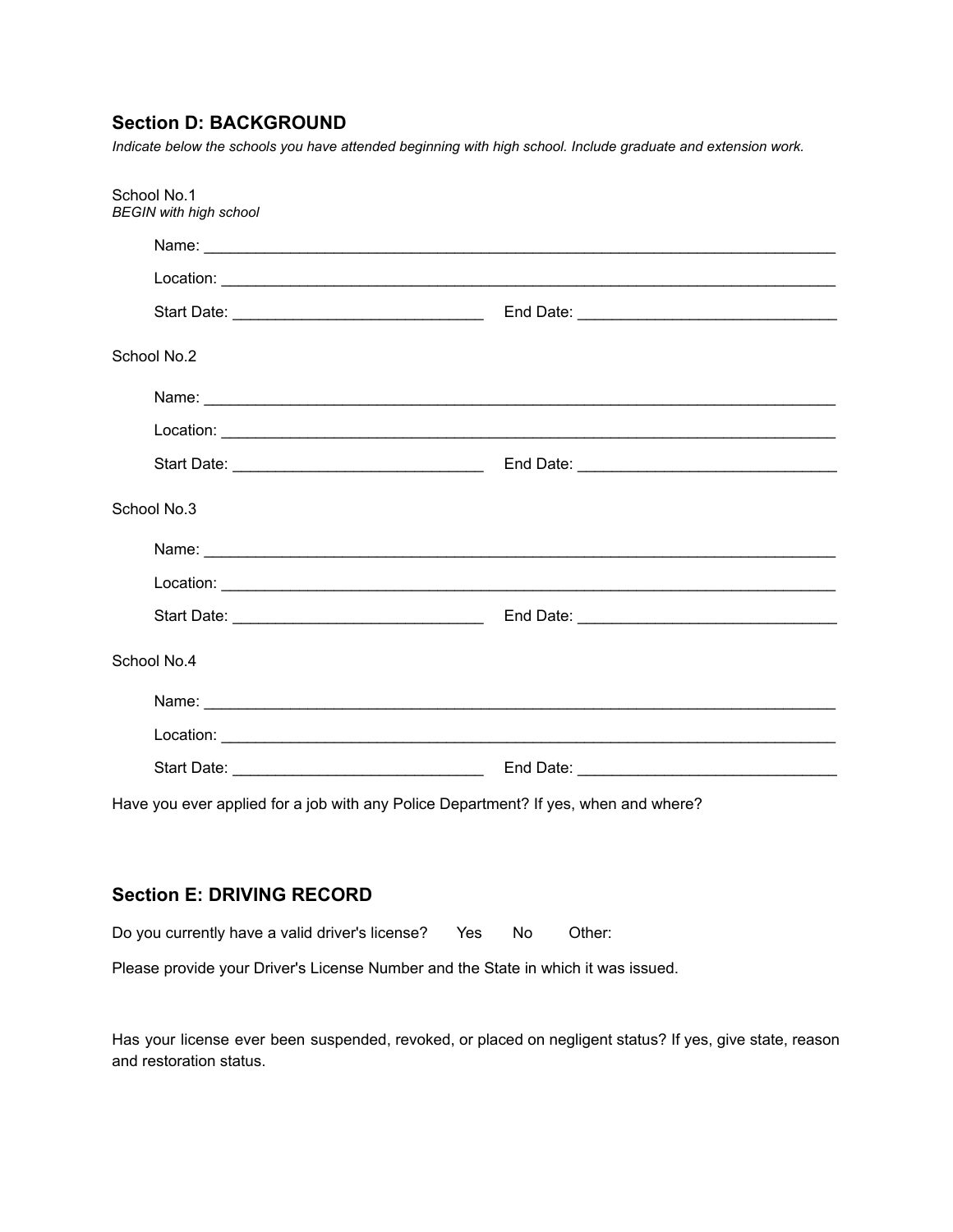## **Section F: CSO AGREEMENT**

Are you willing to work graveyard shifts (10 pm - 4 am)?

Yes

No

CSOs work many types of special event hours including, but not limited to: dances, athletic games, concerts, etc. Are you willing to work these events?

Yes

No

Are you willing to work over ONE break (Fall, Winter, or Spring)?

Yes

No

Unsure

All CSOs will be expected to work certain major events each year including, but not limited to: Bike Auctions, Halloween, Deltopia, Extravaganza, Commencement, etc. Are you willing to work these events as assigned?

Yes

No

Do you object to working alone at night?

*All CSOs have access to their own radios which serve as instant communication with UCPD Dispatchers.*

Yes

No

CSOs are expected to work an average of 15-20 hours PER WEEK. Do you feel that you can do this job and still maintain your desired level of academic achievement and standing?

Yes

No

CSO is committed to fair treatment for all individuals and does not condone or allow any form of discrimination (including discrimination based on race, color, sex, sexual orientation, age, physical ability, religion, or national origin). Are you willing to support this commitment?

Yes

No